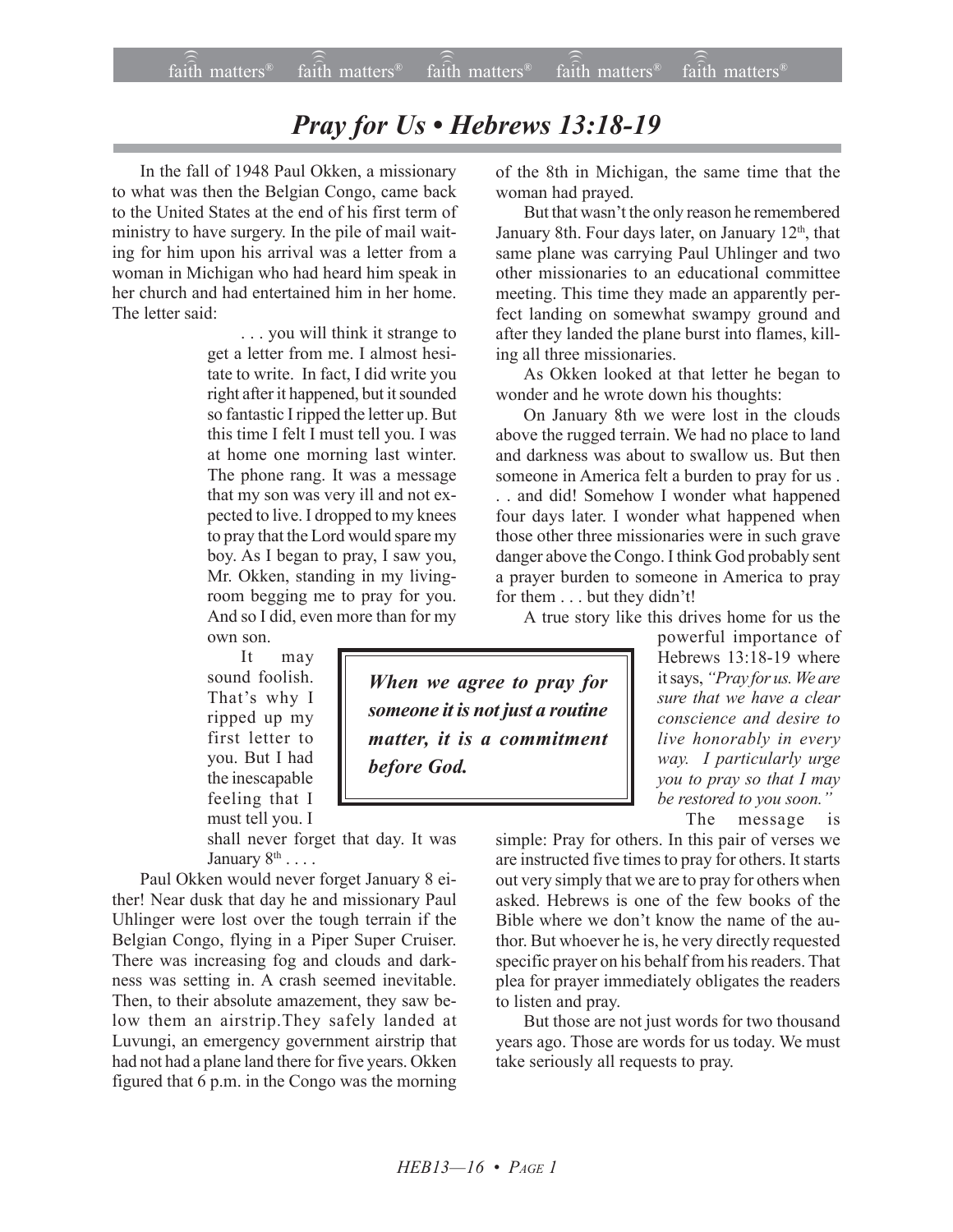## $\widehat{\widehat{\mathfrak{tair}}}$  matters  $^{\circ}$  faith matters faith matters  $^{\circ}$  faith matters faith matters  $^{\circ}$  $f$ aith matters<sup>®</sup>  $f$ aith matters<sup>®</sup> faith matters<sup>®</sup>

Every Sunday morning in this church people take registration cards and write prayer requests on the back of them. These prayer requests are then made available so that the entire church can have access to them and pray for these specific requests. They must be more than communication of information. We must pray when we are asked! People are depending on us.

How would you feel if your child was desperately ill and you asked someone to pray for your child but they never did? When someone asks you to pray for them, give them a straight answer. If you don't plan to pray, tell them. If you promise to pray, do it. Write a note. Set a time. Pray when you are asked! When we agree to pray for someone it is not just a routine matter, it is a commitment before God.

We must also ask for prayer. We are sometimes unable to pray for others because they never ask. Too often Christians are engaged in spiritual battles where prayer is desperately needed, but they never tell anyone. Christians have disintegrating marriages, financial reverses, employment problems, illnesses, emotional stress but they never ask for prayer. They need someone to uphold them in prayer, someone to come along side and bring that spiritual power to their lives, someone to articulate before God their need . . . but they never ask.

When you need prayer, ask! And when you are asked to pray, pray! We must have both a commitment to pray for those who ask us to pray and a commitment to share our prayer requests with others.

Apparently there was some kind of a problem between the author and the readers of Hebrews; otherwise, verse 18 has to be one of the stranger verses in the Bible. It says, *'Pray for us. We are sure that we have a clear conscience and desire to live honorably in every way.î* Does that not seem to you a rather defensive statement? When someone says "we are sure that we have a clear *conscience*" you can bet that person has been criticized for something.

If a pastor were to stand behind the pulpit on a Sunday morning and say, "I just want everybody to know that I have an absolutely clear conscience about what I did this past week," you know that any visitor to that church would quickly conclude the pastor was being criticized for something he did or he wouldn't have said that.

All of this makes for some interesting points. First, they were to pray for him even though they were critical of him. Also, they were to pray for him even though he wouldn't accept the criticism. Here is this author who has done something that they see is a cause for criticism and he is unwilling to admit that he is wrong. But they're to pray for him nonetheless. This isa great reminder to us that we are to pray for those whom we criticize. We are to pray for those we think are wrong. We are to pray for those who reject our criticism as invalid.

Years ago I learned this as a very practical and powerful lesson of my Christian life. I decided to daily pray for those I tended to criticize and to pray daily for those who criticized me. It has transformed my relationships and attitudes toward people. I have prayed months and years for some people with whom I have had differences. I have seen my love for them grow and I have seen my prayers answered. The time to pray is when we are critical.

What about you? Who don't you like? Who do you think is out of line? Who have you criticized this past week? Who are you critical of right now? Pray for them! Plead their case before God. Ask God to bless them and help them and touch them. In fact, make it a practice of your Christian life. Whenever you feel criticism of others coming on, change that criticism to prayer. Pray for others when you are critical! Any fool can criticize but it takes a godly Christian to pray!

According to Hebrews 13 we ought also to pray when it is seemingly unnecessary. It must have seemed unnecessary to those long ago readers of Hebrews 13 to pray for the author of Hebrews 13:18. Whoever he was, he certainly knew the Old Testament because there are references throughout the book of Hebrews to the Old Testament. Whoever he was, he was surely a disciple of Jesus Christ or he wouldn't have authored a book of the Bible. Whoever he was he was certainly controlled by the Holy Spirit who inspired all scripture. And, whoever he was he was clearly recognized as an apostolic leader or the early church would never have included his book as part of the New Testament.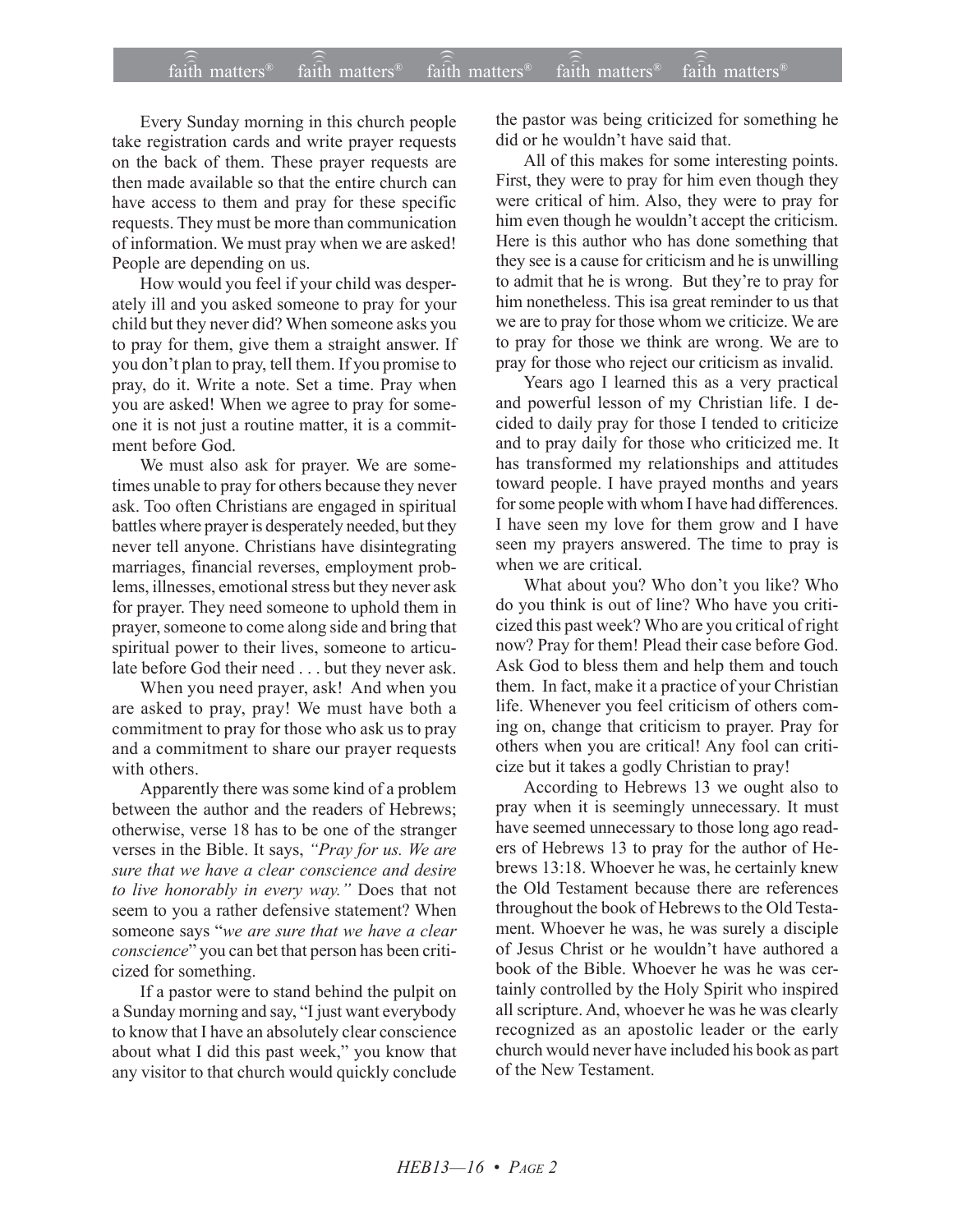## $\widehat{\widehat{\mathfrak{tair}}}$  matters  $^{\circ}$  faith matters faith matters  $^{\circ}$  faith matters faith matters  $^{\circ}$  $fa$  $\overline{ih}$  matters<sup>®</sup> faith matters $\mathbb{R}$  $f$ aith matters<sup>®</sup>

Does this guy really need prayer? fter all, he was a Bible scholar, he was a disciple of Jesus Christ, he was controlled by the Holy Spirit, a leader of the church and part of the circle of apostles. ho would guess that he needed prayer? He ought to be praying for everybody else!

But, he did need prayer! Even though it was seemingly unnecessary, it was essential.

Even Jesus needed prayer! H e asked only one thing of his disciples in the Garden of Gethsemane . . . prayer! But they fell asleep. To them it must have seemed unnecessary to pray for the Son of God, the Messiah. He the one who changed water to wine and raised the dead back to life! But, no matter how it may have seemed, even Jesus needed intercessory prayer.

Don't be deceived by the external perception. Don't assume that because someone has a leadership position they need your prayers any less. Don't assume that the person who looks healthy and happy and is employed and has friends doesn't need prayer.

When Stanley Baldwin became Prime Minister of Great Britain his friends all thronged around him to congratulate him. He said, "It is not your congratulations I

need. It is your prayers."

It is also important to pray when good can be done. The author writes his personal commitment at the end of verse 18 when he says he *ìdesire(s) to live honorably in every way.* "His primary prayer request was not to overcome evil but to do good.

That is not usually the way we pray. We are far more prone to pray for people when they are in trouble than when things are going well. Surely that is necessary, but Hebrews 13:18 calls for prayer so that good can be done and not so that evil can be stopped.

We must pray for people not only when they are sick but when they are healthy that they will use their health for God's glory. We must not only pray for our children when they are failing in school but when they are doing well in school that their learning will better equip them to serve God. We need to pray for the church, not only when finances are down and attendance is slumping and spiritual life is disappearing, but also when God is abundantly blessing and granting great success. Perhaps if our prayers for others were as much for their good days as their bad days the bad days would be far fewer. Pray for others when good can be done.

Finally, we are to pray when there are obstacles to be overcome. The author to the Hebrews does have a problem. He finally refers to it in verse 19 when he writes, "I particularly urge you to pray so that I may be restored to you soon.<sup>"</sup>

We can only guess at his problem. For some reason he was separated and unable to get back to his Hebrew people. Some say he was in prison. Others believe that it was some kind of a serous illness. Whatever it was, it was beyond his control and he needed God's help.

We all have obstacles standing between us and

the way we should be. Some are in continual pain for which modern medicine has no remedy. Some are agonizing over family problems and conflicts that seem to get continually worse. Some are facing social obstacles such as loneliness, shyness or being

ostracized by other people. Still others have mountainous obstacles of debt or temper or depression or failure or fear or something else. Whatever it is, it seems beyond our control to do anything about it and we need God's help.

These are precisely the circumstances where God shines so brightly. It is the toughest problems that God takes and solves best. It is the things we could never pull off alone that are so obviously his doing. It is the impossible obstacles that God alone overcomes.

The A-Team was a program on television that told the story of paramilitary misfits who got into unbelievable situations where there was no possible way out. But, somehow, each week within an hour's time, everything turned around and de-

 *Even Jesus needed intercessory prayer.*